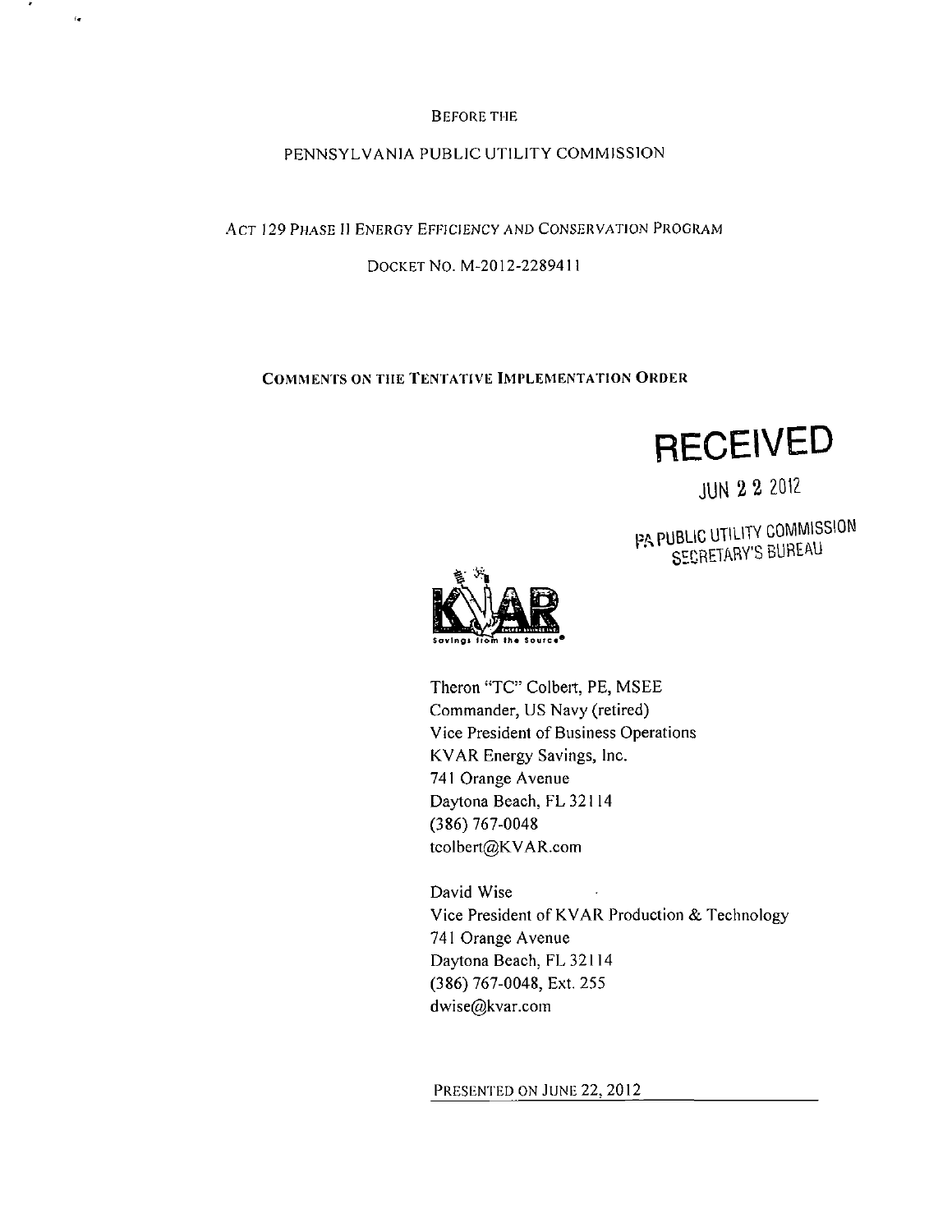## Table of Contents

 $\label{eq:2.1} \frac{1}{2} \int_{\mathbb{R}^3} \frac{1}{\sqrt{2}} \, \frac{1}{\sqrt{2}} \, \frac{1}{\sqrt{2}} \, \frac{1}{\sqrt{2}} \, \frac{1}{\sqrt{2}} \, \frac{1}{\sqrt{2}} \, \frac{1}{\sqrt{2}} \, \frac{1}{\sqrt{2}} \, \frac{1}{\sqrt{2}} \, \frac{1}{\sqrt{2}} \, \frac{1}{\sqrt{2}} \, \frac{1}{\sqrt{2}} \, \frac{1}{\sqrt{2}} \, \frac{1}{\sqrt{2}} \, \frac{1}{\sqrt{2}} \, \frac{1}{\sqrt{2}} \,$ 

 $\frac{1}{2} \sum_{i=1}^n \frac{1}{2} \sum_{j=1}^n \frac{1}{2} \sum_{j=1}^n \frac{1}{2} \sum_{j=1}^n \frac{1}{2} \sum_{j=1}^n \frac{1}{2} \sum_{j=1}^n \frac{1}{2} \sum_{j=1}^n \frac{1}{2} \sum_{j=1}^n \frac{1}{2} \sum_{j=1}^n \frac{1}{2} \sum_{j=1}^n \frac{1}{2} \sum_{j=1}^n \frac{1}{2} \sum_{j=1}^n \frac{1}{2} \sum_{j=1}^n \frac{1}{2} \sum_{j=$ 

 $\mathcal{L}^{\mathcal{L}}(\mathcal{L}^{\mathcal{L}})$  . Let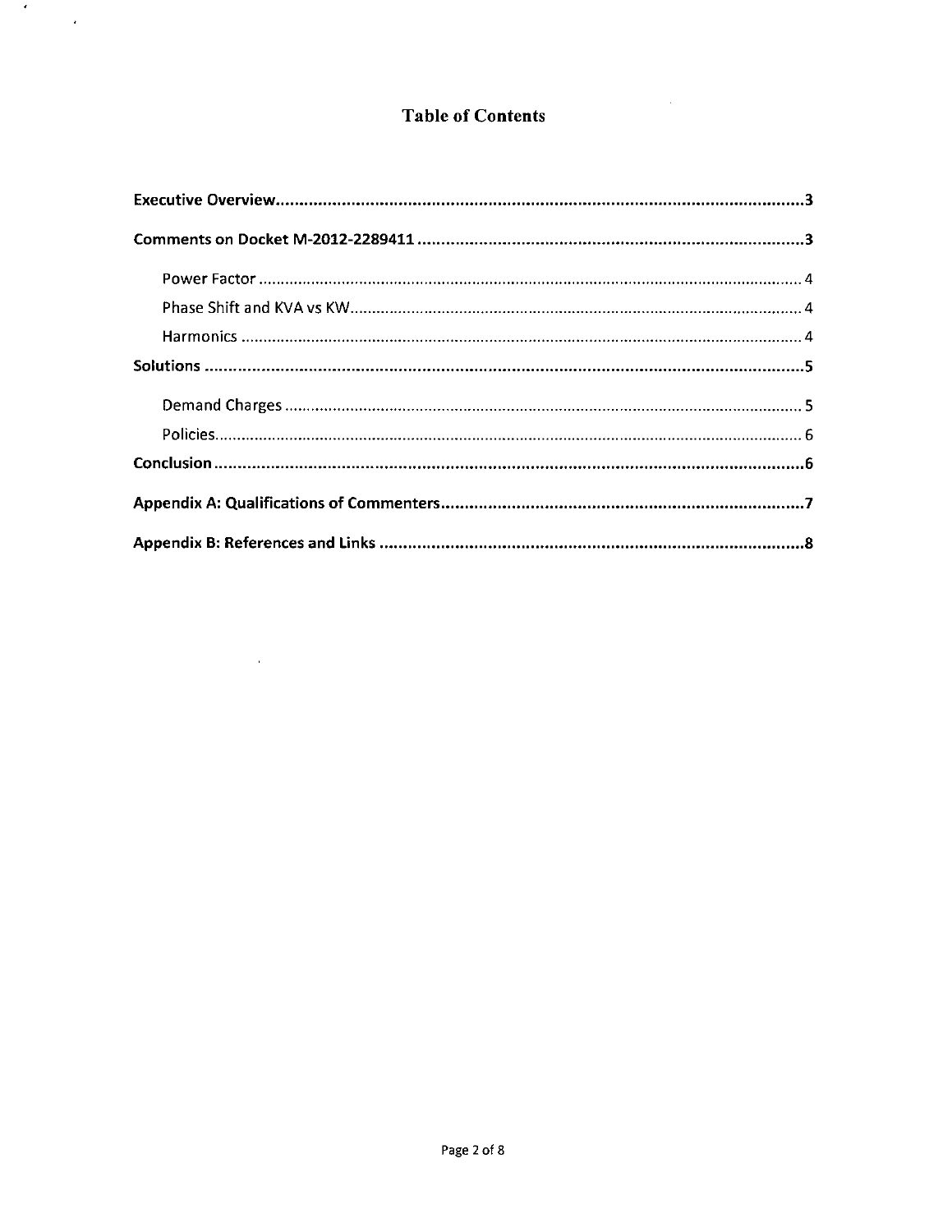#### **Executive Overview**

The Pennsylvania Public Utility Commission (Commission) has done excellent work with Act 129, and it is appreciated that the Commission is allowing interested parties to comment on the Act 129 Phase II Energy Efficiency and Conservation (EE&C) Program Tentative Implementation Order (Order).

Upon review of the Docket, there is no mention of energy efficiency improvements in the delivery of power or mention of ensuring Power Quality, both of which can result in lower overhead costs and have a significant impact on power generation capacities.

It is a known and accepted practice that people will do what they are incentivized to do. Some of the most common solutions are handled in billing as opposed to rebates. Rebates are generally used to encourage technologies that the end user has a long-term investment in to see a financial gain. For example, currently LED lighting takes about ten (10) years to pay for itself. This is a large upfront cost as the LED lasts about ten (10) years. Rebates encourage the end user to use the more energy efficient technology by offering a short-term incentive.)

Utilities might also charge a penalty, such as a Reactive Power Charge or a Power Factor Penalty in tariffs. This is a form of negative reinforcement to obtain the desired goal. The least aggressive types of billing that effectively incentivize the end user to prevent poor energy consumption practices include billing a KVA charge in place of or in addition to KW charges. Although this practice may be less aggressive, it encourages end users to improve the efficiency of electrical devices and places less demand and inefficiencies on the grid. These inefficiencies are generated by end users and have a negative impact on responsible users. Utilities are generally concerned with running out of capacity. This is the basis for a demand charge. Billing a KVA demand is typically an incentive to the end user to correct phase shift and harmonics as these will make for higher demand charges. When the end user corrects these power quality issues, it in turn offers more grid capacity to the Utility. In addition, losses in the infrastructure (relays, switching devices, transformers, overhead wiring capacity, etc.) are minimized offering more effective power delivery and network efficiency.

In conclusion, billing policies can be an incentive that should be strongly considered as an option for large scale energy efficiency of a power system. This allows more monies to be available for other technologies that should be incentivized such as lighting, upgrades, higher efficiency loads, alternative energy incentives, etc.

As a minimum, a policy to change demand charges from KW to KVA should be enacted over a period of time to empower end users to police themselves to become more responsible for their energy usage practices and to work with the Utility in a synergistic approach.

#### **Comments on Docket M-2012-2289411**

Upon reading the docket and the related documents, it became apparent that there were no mentions to improve Power Quality or initiatives to improve power distribution efficiencies which would put the responsibility of efficient use of energy from the point of generation all throughout the system and to the end user. Having programs to get end users to pursue new and efficient technologies is great, but a consideration must be made encompassing the system as a whole.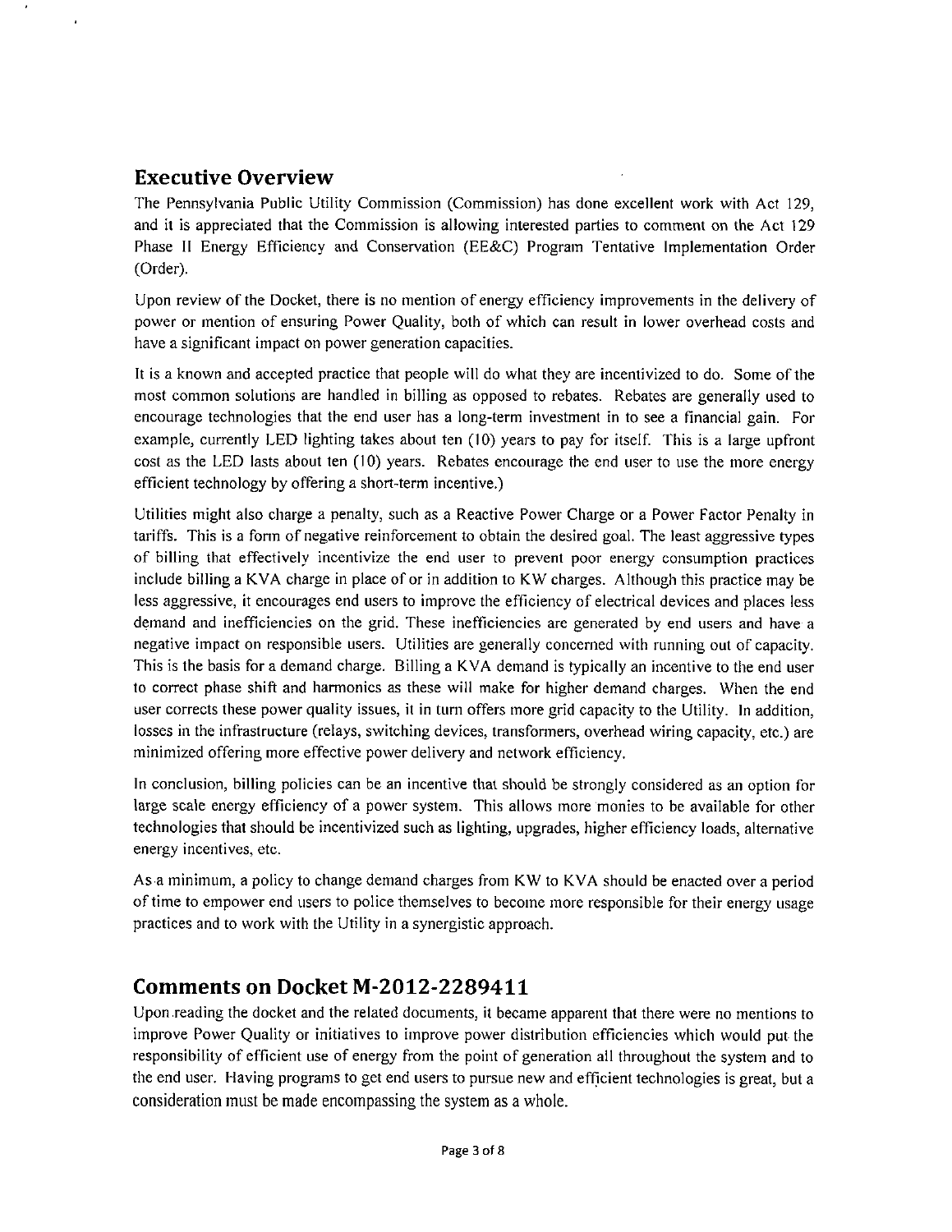One of the problems with programs today is that technologies have been "auto approved" solely based on the technology and unscrupulous individuals have marketed and sold the technology even in applications where it does not apply. The concern was not about being responsible and reducing consumption, but instead it was about what qualifies for rebates and grants. To prevent this, some agencies have required proof of savings as a means to prevent such abuse.

#### **Power Factor**

The issue of Power Quality is typically a problem generated by an end user that the utility has to handle, which actually passes the costs on to all other users in the form of higher operating costs from lost capacity and delivery inefficiencies. The most common issues are related to power factor, either from a phase shift inefficiency, as a result of using an induction motor, or from harmonics, which are typically cased by converting AC power to DC power as in the case of computers, Variable Frequency Drives and other electronics. The result is that more total energy is required to be present in the system than is necessary for the work being done.

An example of something equivalent is if there were twenty percent (20%) more cars on the road that did not actually have to go anywhere. They were not delivering anything or picking anything up. This would be particularly bad during rush hour when the system is being overused already. This is actually what happens on the grid during peak demand times. In this example, KW would be a measurement of the cars (energy) that is on the road (grid) that is actually doing work such as delivering people or resources (work is taking place) and KVA is a measurement of the total number of cars (energy). The end user is where these inefficiencies (more cars) comes from. If this were actually cars just driving around, we would put a stop to it. This is relatively simple and inexpensive to correct, and it can help add capacity and lower the total demand placed on a utility. This excess energy can be penalized or the end user can simply be billed for total use (KVA) instead of just the part that is actually producing work (KW).

## **Phase Shift and KVA vs KW**

When an induction motor is turned on, it requires amps to make a magnetic field strong enough to magnetically couple to the shaft, and spin the shaft from a magnetic force. The motor also draws amps to provide a force, horsepower (HP, for the actual work being done. The amps that make the magnetic field can actually be "recycled" with the use of capacitor technology. The reason it can be recycled is that it is not being consumed in work other than by heating wires, transformers and other infrastructure. The generator from the Utility must produce those Amps and it must terminate them (consume) when they could be recycled. This results in lower capacity from the generator and additional capacity stressed through the delivery network (grid). Depending on the size of the electrical network and the distance from the generation plant to the end user, this loss in system capacity can be significant. This unused energy is billed to every customer in the form of greater losses and inefficiencies in the Utility.

## **Harmonics**

In the 1980's and 1990's, as personal computers came into popular use, a great change came to businesses. One change was that now the productivity of workers could increase as more flexibility and opportunity came by the ease of making changes and calculating became simpler. Another thing that it brought was the first time so many harmonic loads appeared on the electrical systems of office buildings. The result is that the rules changed. Unfortunately, a significant number of building electrical fires resulted before the problem was recognized. These unfortunate overloading conditions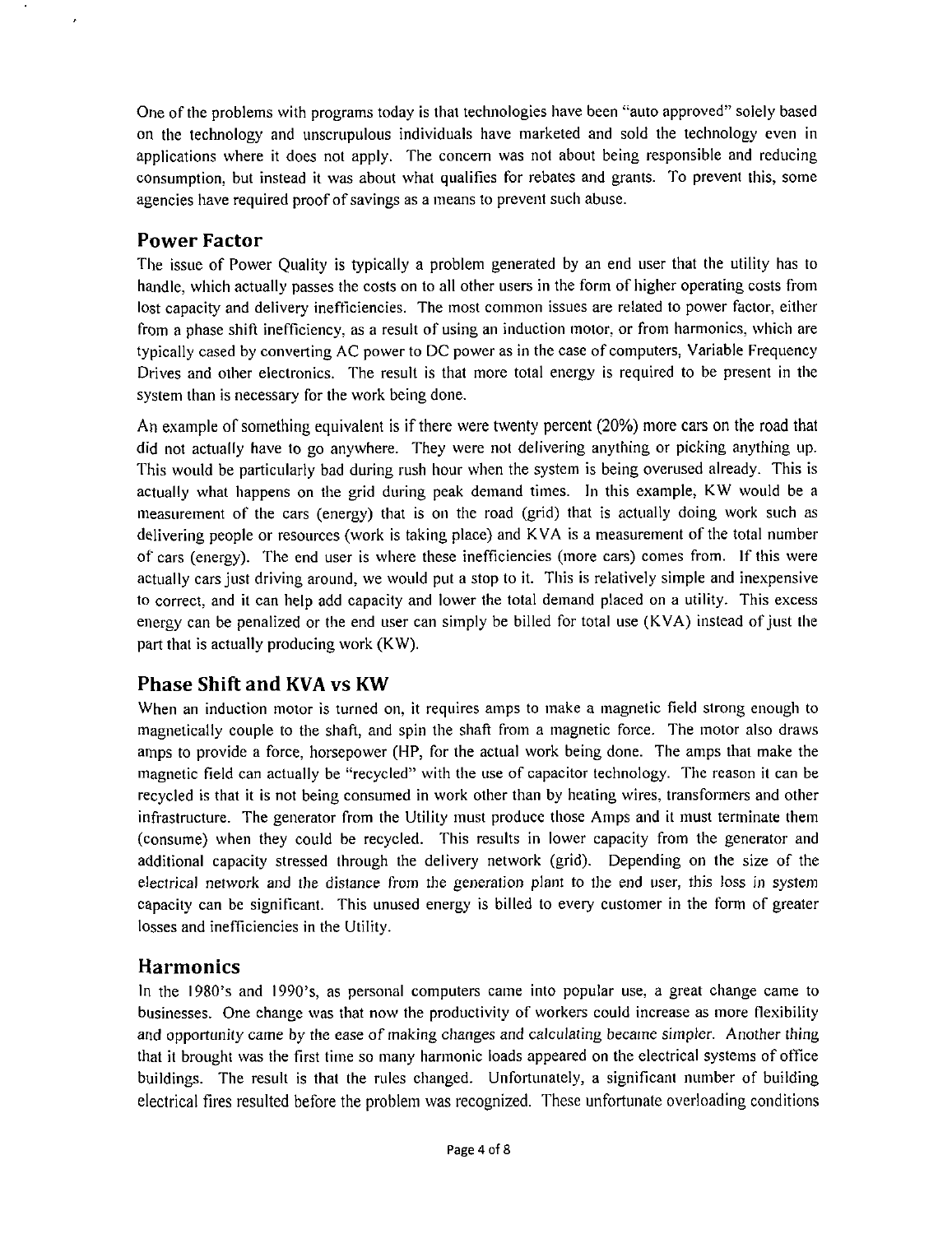had actually caused over current (amp) conditions to appear in the neutral lines of the facility, to the point that the wire insulation caught on fire.

Since then, oversized neutrals are required on a computer circuit and regulations have been passed to reduce the harmonics in computer power supplies. As we improve technology, this problem becomes more significant because we turn to electronics more and more. As a matter of fact, this is often how we get the efficiencies that we can obtain. Again, this can show up in the KVA vs KW evaluation. As more harmonics are present, it increases the KVA to KW ratio.

Another example is compact florescent lamps (CFLs), which use less watts (about 12 to 14 watts to produce the same light as a 60 Watt incandescent), but they generate harmonics. This is similar to Variable Frequency Drives (VFD's). A VFD running at about 80% is typically offering no energy reduction. There are many applications where the VFD is running at 10% to 40% most of the time and less of the time at 80% or more capacity. This can be an energy savings solution, however, this is also a place where sales firms convince people to switch to VFDs without re-engineering the system so that the motor runs at a more efficient level. This has resulted in sales of VFDs through rebates and grants that have actually resulted in the energy consumption (KW) to go up not down. This is an example of why proof of savings should be required on each case. There are even instances where people were buying CFLs that instead of drawing 12 to 14 watts for 60 watts of light, they were drawing 20 to 30 watts, which is some savings, but if there are going to be rebates for a technology, a certain savings ratio should be required for a rebate to take place. This prevents less than reputable sales groups to prey on unsuspecting end users.

## **Solutions**

Power Quality should be part of any energy strategy. People need to be incentivized in order to act. There are several solutions. Typically this is from either imposing penalties and fines on the individuals with the bad habits, or dispersing the costs among the populace so the good and the bad pay for it (Example: not having any consequences for littering might encourage more people to litter), or by making the cost of doing business automatically reward those that have optimized the costs and uses (Example: If water were 25 cents per gallon. Use your own jug or buy one for two (2) dollars would reward recyclers).

## **Demand Charges**

The purpose of a demand charge is that a generation device has a limit on how much energy it can produce at any given moment. When the generation capacity is reached, we have rolling blackouts and other negative consequences. Typically, trying to best represent the end users, commissions like to see the Utilities bill everything in KW because it is the lower number between KW and KVA. In reality, most all of the devices in the grid are really limited by KVA as opposed to KW. Wire is Amp limited which is the same with fuses. Transformers are KVA rated; not KW rated. Generators are rated in KW to present a power factor that the generator can operate while maintaining regulation.

Many Utilities acknowledge that for every amp they can save from making magnetic current (reactive amps), it is another amp they can use as KW amps. This expands the capacity of the generation stations. Demand charges are made because it determines when new generation plants need to be deployed. Demand charges are a great way to incentivize a responsible use at the right time. By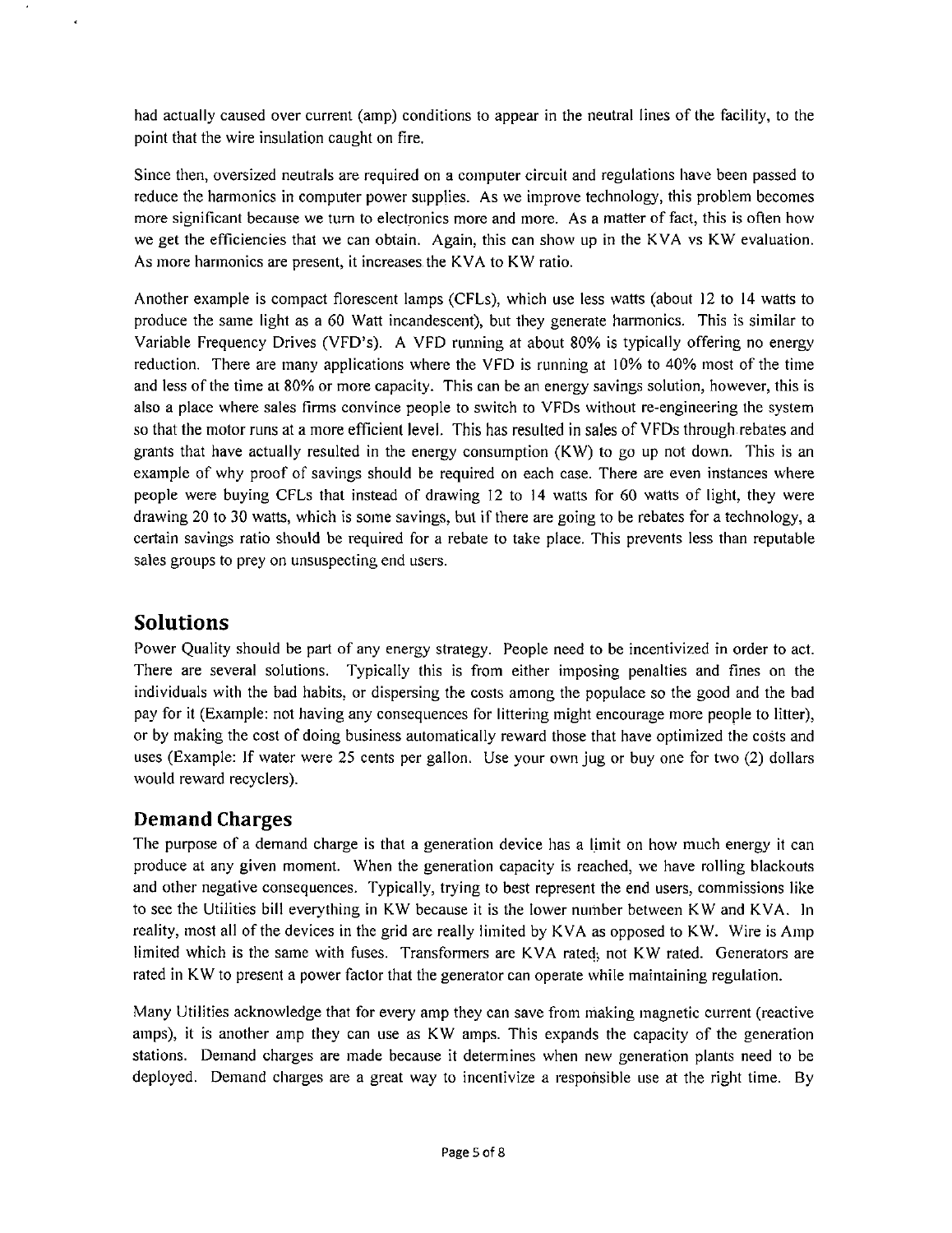making the demand charge based on KVA instead of KW rewards responsible people and incentivizes those that are not being efficient.

### **Policies**

Agencies are responsible for establishing policies for the state to operate under. This is a great responsibility and a great challenge. It is important to make it fair to everyone and encourage collaboration among the constituents. Typically, in energy this means that the residential users are given a certain latitude and encouraged to make smaller improvement and look for industry standard "high efficiency" products, such as the SEER rating on HVAC systems, and other Energy Star approvals. It is usually up to commercial and industrial companies to identity their own needs and best practices for their industry. Some places allow for certain concessions to allow certain industries to exist as they look for the best interest (i.e. jobs) for the community they govern.

It is important that consideration be made to applying rules that create proximate goals and strategies for improving the future. This can come in the form of incentives, positive or negative, or even the metric that billing policy takes. Making a change of how we move to a more accurate billing policy for energy is part of the solution. In provinces of Canada, there are utilities that bill for KVA Demand and KVAh (instead of KWh) because of evaluations and calculations wherein they have determined that KVA is the true cost of power. Demand charges are the first obstacle to approach as it determines when new generation plants are required. Switching Demand charges to KVA in the future will result in more capacity. It is a responsible step to take as part of an energy program.

# **Conclusion**

The EE&C Program proposed by the Commission offers an ambitious goal for energy consumption for the Utilities to undertake with their customer base. The Order does not specifically spell out how this will be accomplished although references to other documents are made. This is very good as it allows for creative thinking and for the advent of any new technological breakthrough to be adopted. It also allows us to think outside the proverbial box for other solutions. The reference documents are primarily targeted to what end users can do and what types of technologies should be incentivized.

The strong opinion being offered is that the Commission has a responsibility in this effort by establishing acceptable policy. This can also inspire conservation methods by affecting the acceptable practices for billing practices in the tariffs by allowing or recommending that KVA be used as a measure of Demand charges.

The result will inspire end users to pursue technologies that result in lower maximum demand for the utilities and also reduce overhead costs that each consumer pays for energy delivery losses. This will improve Power Quality and prevent new technologies from creating other side effects to the system, as both KWh and KVA are considered as viable solutions.

By adopting a program for minimum savings a project should deliver for rebates and incentives, assurances are made that practical solutions are used and that there is not rampant abuse of these programs.

Good job and congratulations on being future sighted for your energy consumption needs.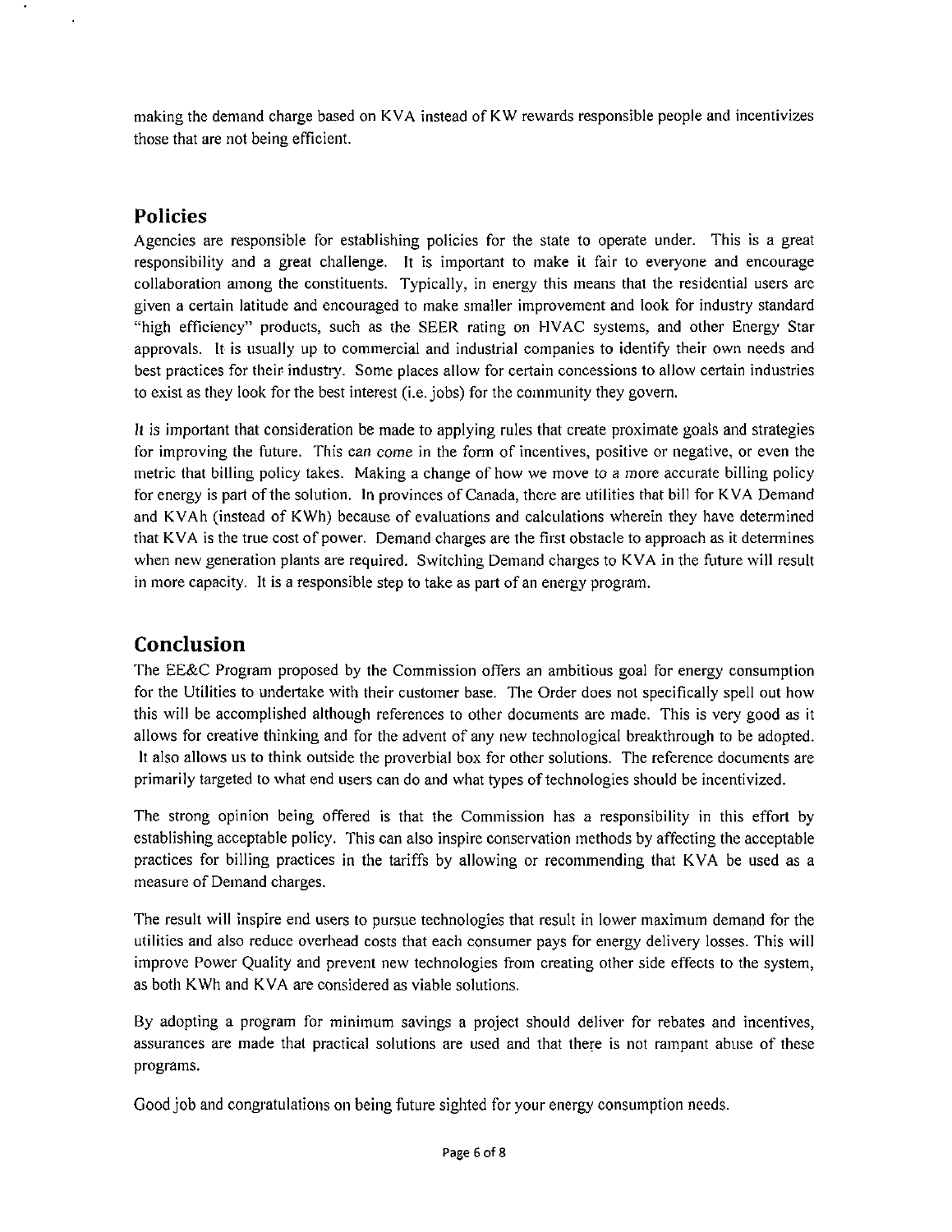# **Appendix A: Qualifications of Commenters**

Theron Colbert, PE, MSEE is a retired U.S. Naval Commander with over 27 years of active duty military service and a licensed Professional Engineer with two Masters degrees in engineering specializing in the areas of energy management, renewable energy and construction management. He has traveled to over 30 countries including two recent tours in the war theatre of Iraq.

From 2006 to 2007, Mr. Colbert served as the Officer-in-Charge-of-Construction for the U.S. Army Corps of Engineers in Al Anbar Province, Iraq where he led a team in executing over \$600M in Iraqi reconstruction efforts throughout western Iraq, which included building electric power generation stations and completely rebuilding the Iraqi national electrical transmission and distribution grid. In 1995 and 1996, Mr. Colbert was the Utilities & Energy Programs Officer at Naval Base Point Mugu, CA where he led a team to earn two consecutive Secretary of the Navy Energy Conservation Awards by reducing base energy and water consumption by 40% and coordinating with Southern California Edison on a \$6M solar energy project at Santa Cruz Island.

Currently, Mr. Colbert is the Vice President of Business Operations at KVAR Energy Savings, Inc. (KES), a company that focuses on energy efficiency technologies.

David Wise has a degree in Electronics Engineering Technology, AS. Mr. Wise has seven (7) U.S. Patents in which he listed as inventor. Mr. Wise's experience is from manufacturing, product development, telecommunications, and product representation for energy saving solutions. These include solar, lighting and development of energy reduction technologies.

 $\mathbf{I}$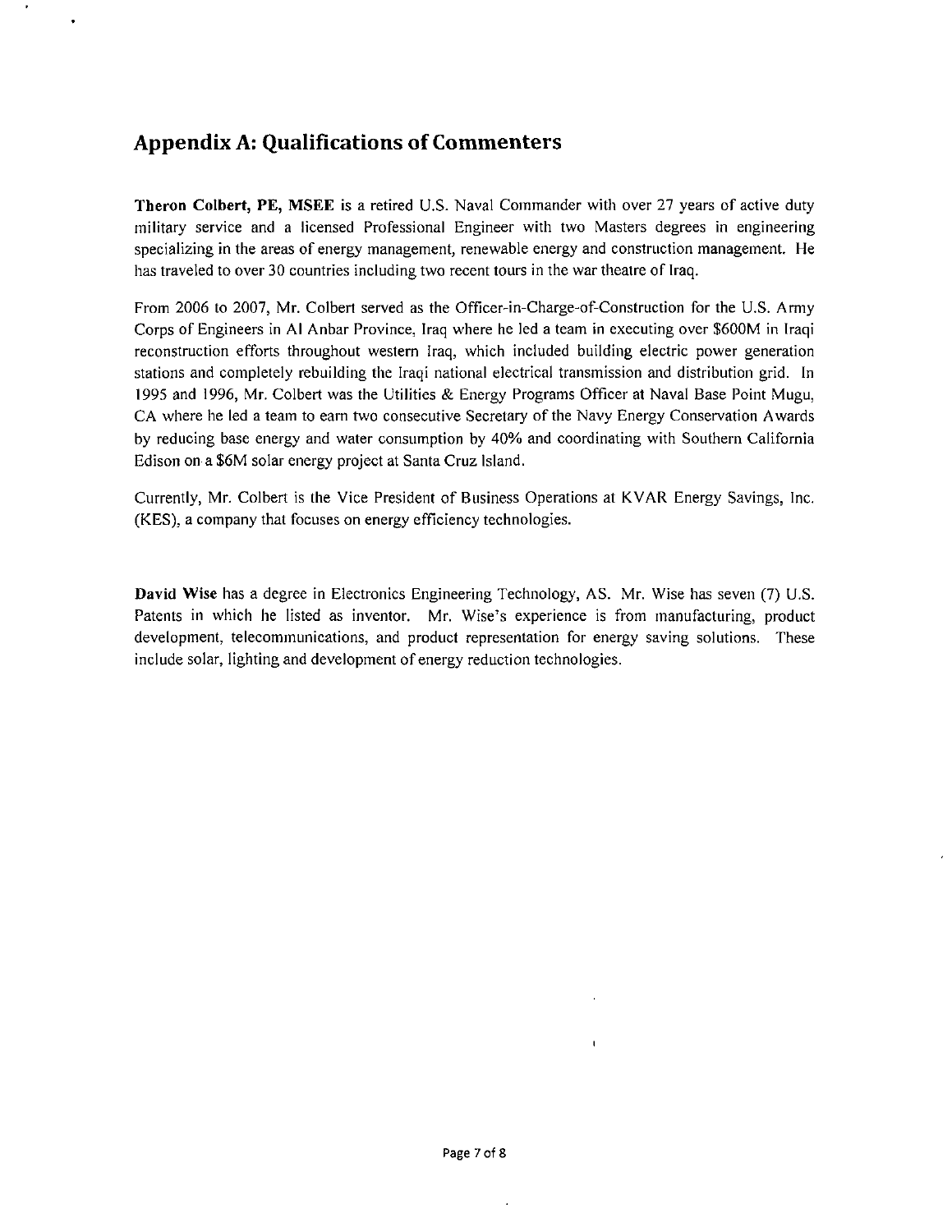# **Appendix B: References and Links**

 $\mathcal{A}$  .

 $\bullet$ 

Hydro Quebec, "The Real Cost of Electricity" (2007G928A.25M) 2007. http://www.hydroquebec.com/rates/pdf/prime g-9.pdf

U.S. Department of Energy - Fact Sheet - "Reducing Power Factor Cost". http://wwwl.eere.energv.gov/manufacturing/tech deplovment/pdfs/mc60405.pdf

*Industrial Power Factor Analysis Guidebook.* 

http://www.osti.gov/bridge/servlets/purl/654078-6lcddX/webviewable/654078.pdf

http://www.osti.gov/bridge/purl.cover.jsp?purl=/654078-6lcddX/webviewable/